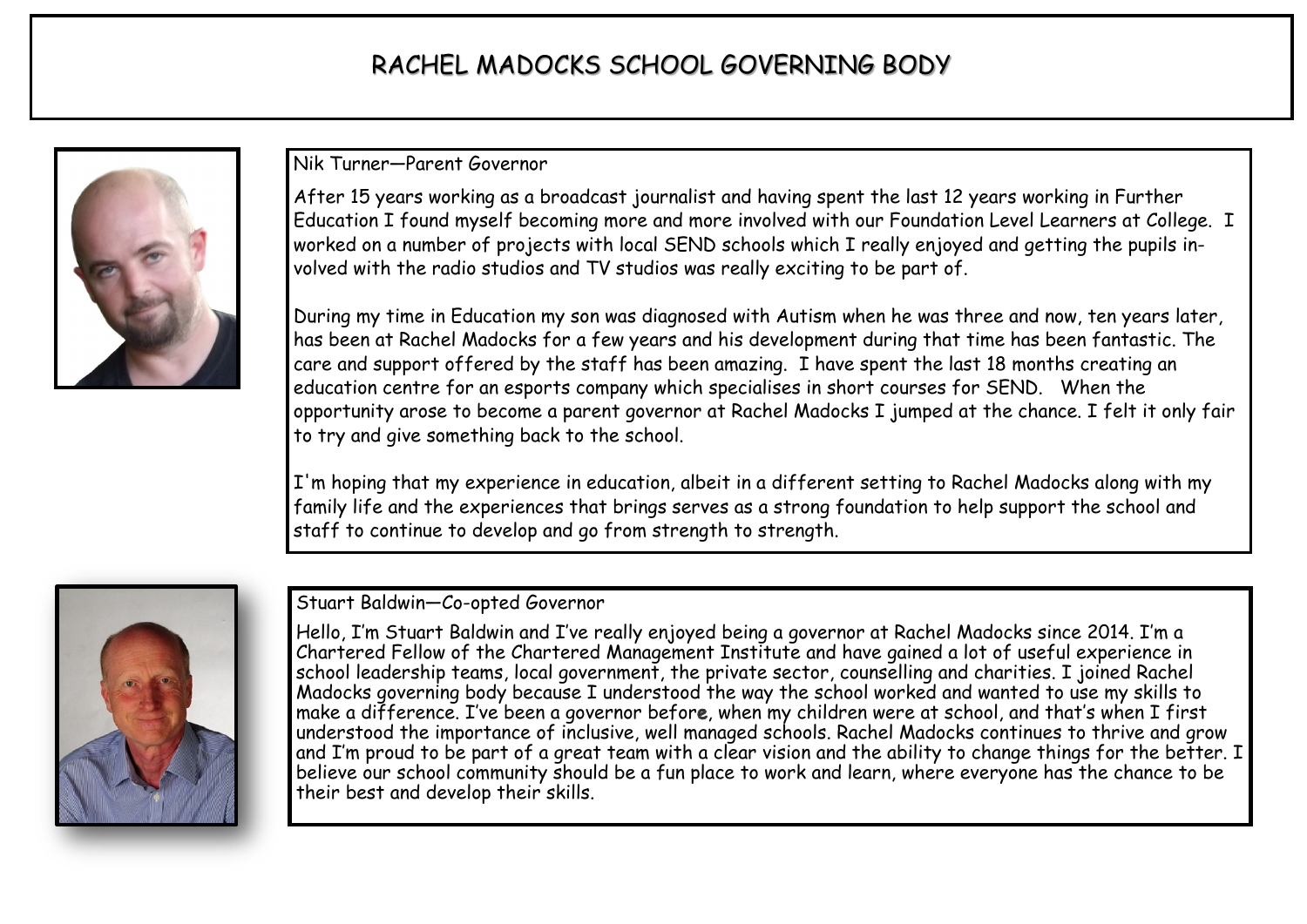

Alison Brooker Local Authority Governor

Hello, I am Alison Brooker, local authority governor for the school since September 2004! I find hard to believe I have completed 18 years of governor service at Rachel Madocks and have no current plans to stop as I find being a governor at Rachel Madocks School extremely rewarding.

During this time, I have undertaken many governor duties but currently my roles include training and development for all the governors at Rachel Madocks School. This ensures the governing body can strategically support the leadership and management team (LMT) in moving the school forward to becoming an outstanding school.

I am also the governor for Children Looked After, my role again is to support and challenge LMT in meeting these pupils needs to ensure that these pupils can reach their potential despite being in care.

I am governor for Wellbeing, which is a new governor role since the school achieved the Wellbeing Award. I recently attended an Interventions meeting and will be following two pupils as they receive different therapeutic interventions. This will support governors to further understand the impact these interventions have on the wellbeing and behaviour of pupils and that funding is fully utilised. Further training to help in developing this new role for governors is being considered with Leeds Beckett University via an e-module learning course and will help to ensure that mental health is considered across all areas of the school including staff morale.



Helen Burrard-Lucas—Co-opted Governor

Some parents and members of staff may remember me as Dr. Coleman.I worked in the Havant area as a Paediatrician for 20 years and during that time I visited Rachel Madocks school regularly during term time to review children who were under my care.

Throughout those 20 years I was able to witness, at first hand, the dedication and care of all school staff towards all the pupils and the support that was offered to parents.

When I retired from my clinical work, becoming a governor at Rachel Madocks seemed to me the appropriate way to continue to work with Rachel Madocks . A school where all staff – teaching, support and administration - work hard to ensure that all pupils (your children) get the best possible support and care for their complex needs.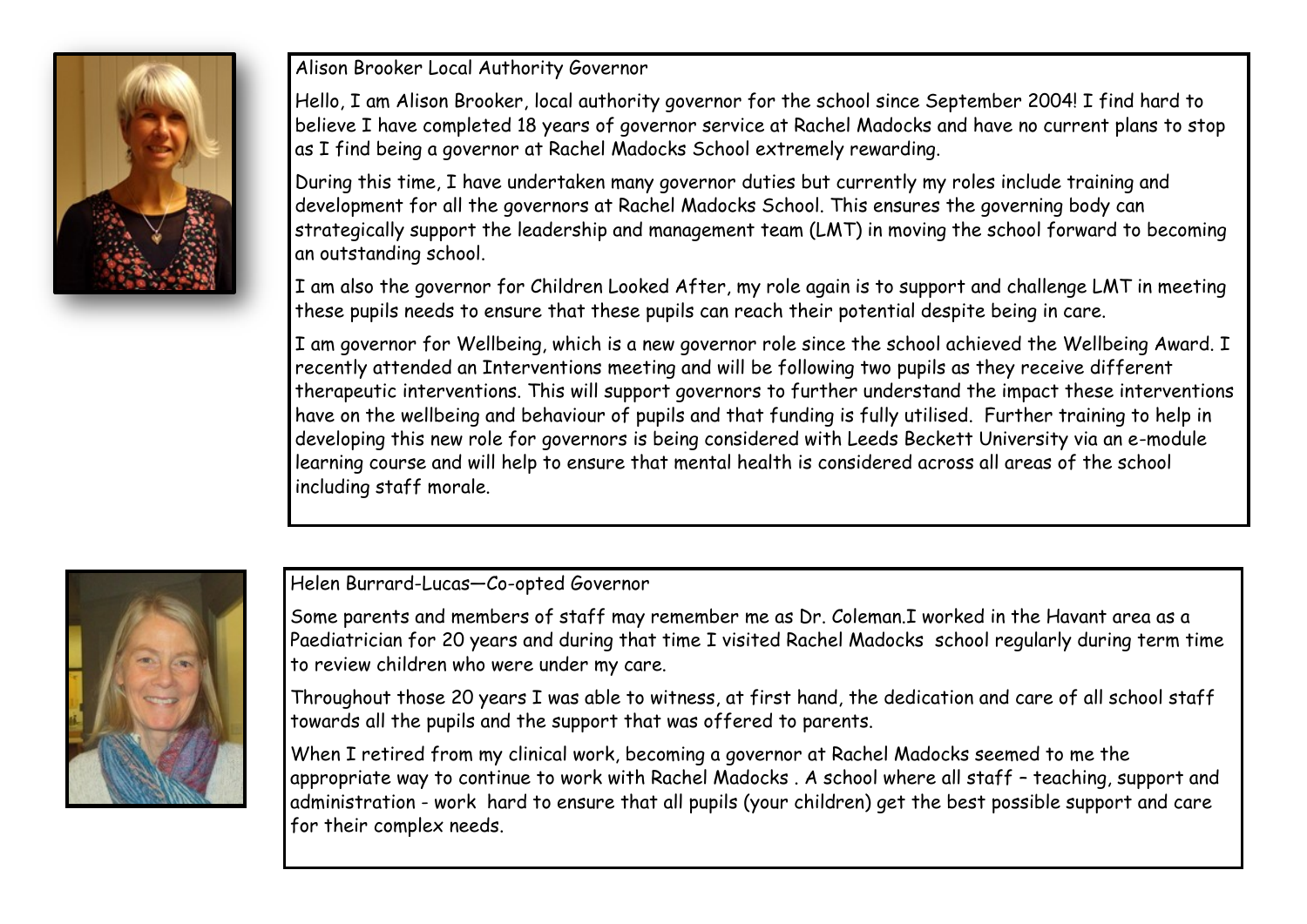

## Dan Jeffery—Co-opted Governor

I'm Dan Jeffery. I live in Southampton and I work at the University Hospital Southampton. I grew up in Havant, went to school in West Sussex, and eventually left to study at the University of Southampton. Rachel Madocks is a special place to me as it is where my cousin George went to school during the 1990s. I have many happy memories of going to open days, school plays and seeing all that he got up to. I have wanted to become a school governor for a while now as I have wanted to make a contribution to education in my area, but seeing the vacancy at Rachel Madocks instantly drew me to apply. I want to play my part to work with the school in developing a rich and varied curriculum, support the work it does within the wider SEND community, and bring my experiences of working in education and health to the table to do that. I'm looking forward to being able to get more involved and make more visits to the school once restrictions allow. I think it's important for a governor to be active in their schools, and I hope to do that. I can't wait to start.



## Dave Allen—Co-opted Governor

I have spent 40+ years involved in the education of Students with SEND as a teacher across the age range from 3-25+. Most of this has been in Hampshire. I currently work part time at South Downs College where I have undertaken various roles in the last year and a half. I have a keen interest in the use of Information Technology within the classroom. I was delighted to join the Governing Body of Rachel Madocks and look forward to sharing my experiences and knowledge with you all. It was a delightful afternoon spent at the Summer Sing-along and to have met staff and students. I look forward to being increasingly more active as a Governor in the coming term of office.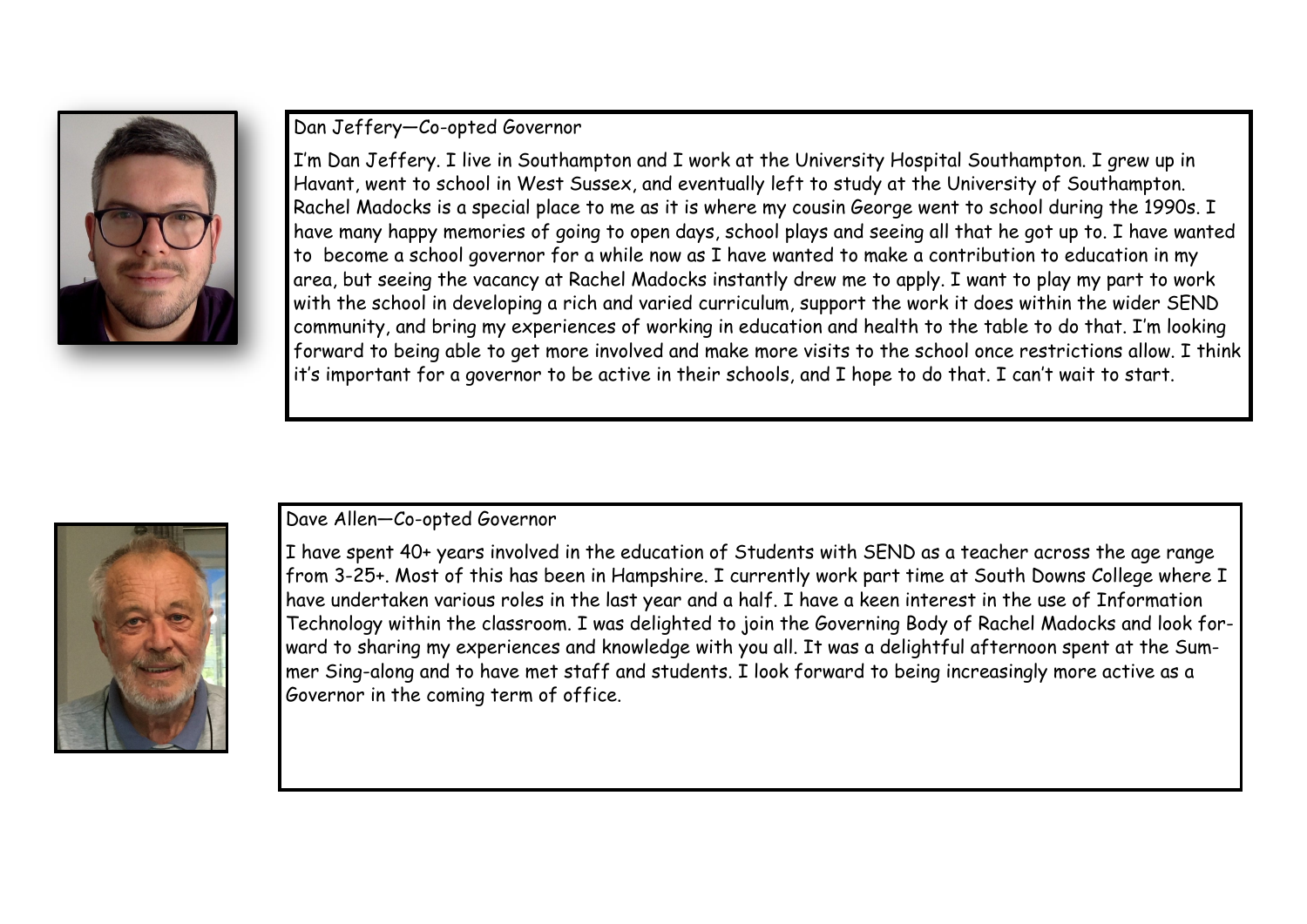

Carol Endersby, Co opted Governor

I have taught in Secondary and Junior main stream schools but most significantly for me at Rachel Madocks. On retirement I was invited to become a Governor.

I am also the mother of a former pupil at the school.

Consequently I have a passion for all aspects of special education and the many opportunities which can help to facilitate a young person's potential for success from the earliest years to post 16 and beyond into adulthood.



Marcus Dawe—Co-opted Governor

I was very pleased to learn that the Governing Body had accepted my application to join the school as a coopted member. As the newest member I will spend the next few months learning about what makes this school so special and hope to add to the continuous improvement and development already being implemented by the leadership team.

The school is very local to me and I hope to become a familiar face to staff, pupils and parents over the tenure of my service.

Being the parent of a child on the Autistic spectrum who attends a Special Needs School, I can appreciate the challenges the pupils must overcome to reach their full potential throughout their education.

I have previously been a parent governor member of the Governing Body at Glenwood school in Emsworth where I served a four-year term. I was on the Education committee for the full term and became the Chair of that Committee.

I found being a governor was very rewarding and I enjoyed feeling part of a team that is working to improve the life chances of children who sometimes come from very challenging backgrounds. It is an opportunity to give something back to society and to help children at the most important time in their lives.

I am currently working as Operations Director for a small company based in Emsworth and am involved in budgets, day to day finances, all operational compliances and basic HR requirements. I believe the skills I require at work can be directly compared to those required of a School Governor.